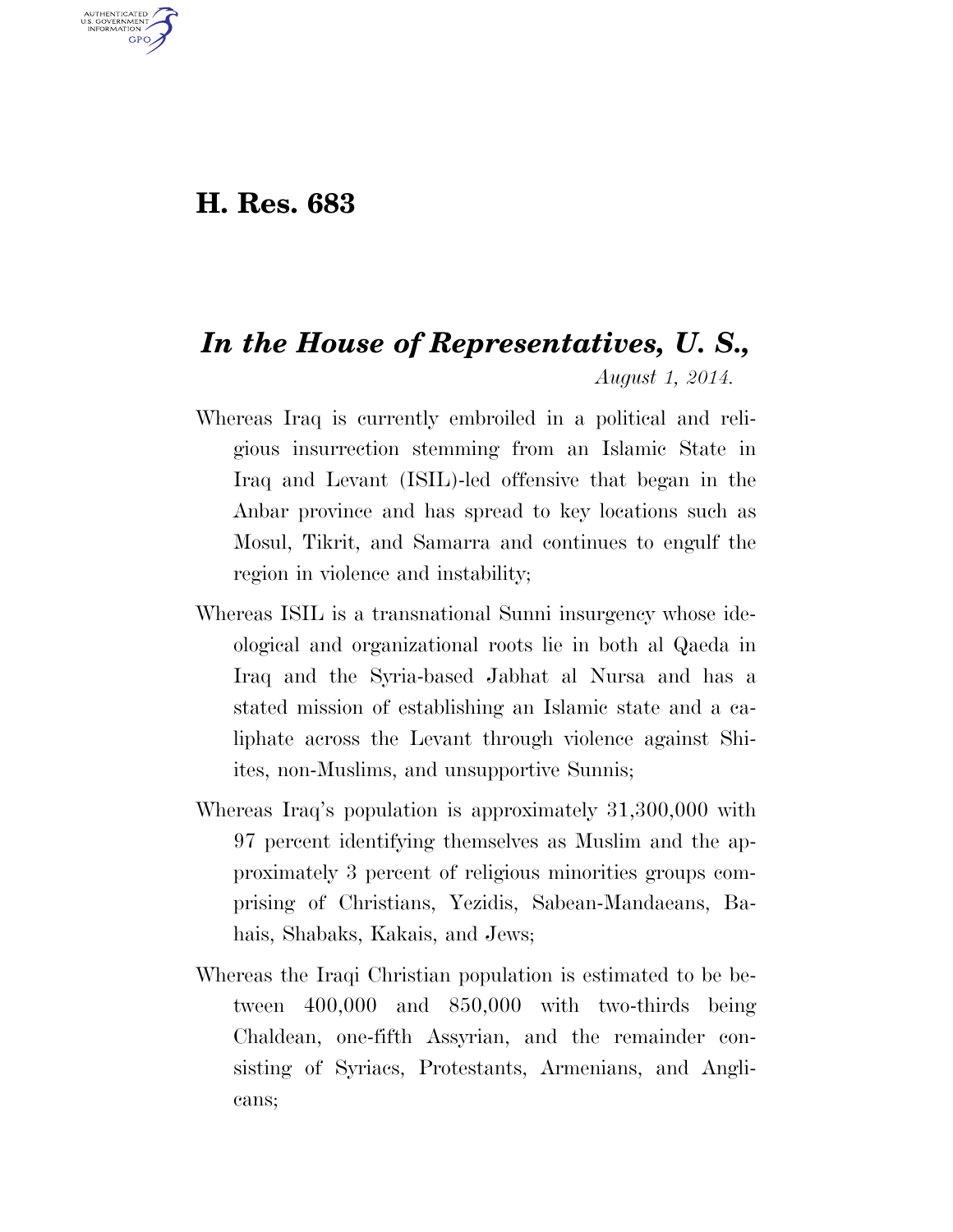Whereas the Iraqi constitution provides for religious freedom by stating—

(1) ''no law may be enacted that contradicts the principles of democracy'';

(2) ''no law may be enacted that contradicts the rights and basic freedoms stipulated in this Constitution''; and

(3) ''[This Constitution] guarantees the full religious rights to freedom of religious belief and practice of all individuals such as Christians, Yazidis, and Mandean Sabeans'';

- Whereas over 500,000 people have been displaced by the current situation in Iraq and reports have surfaced of targeted harassment, persecution, and killings of Iraqi religious minorities by ISIL with little to no protection from the Iraqi Government and other security forces;
- Whereas the fall of Mosul in particular has sparked enough anxiety among the Christian population that for the first time in 1,600 years there was no Mass in the city;
- Whereas over 50 percent of Iraq's Christian population has fled since the fall of Saddam Hussein, 1,100,000 people of diverse religious backgrounds remain internally displaced and the government under Prime Minister Nouri al-Maliki has not upheld its commitment to protect the rights of religious minorities;
- Whereas the United Nations High Commissioner for Refugees reports as of January 2014 a total population of concern in Iraq numbering 1,522,855 people, including refugees and internally displaced persons, many of whom face grave deprivation and imminent threats to life, health, and safety;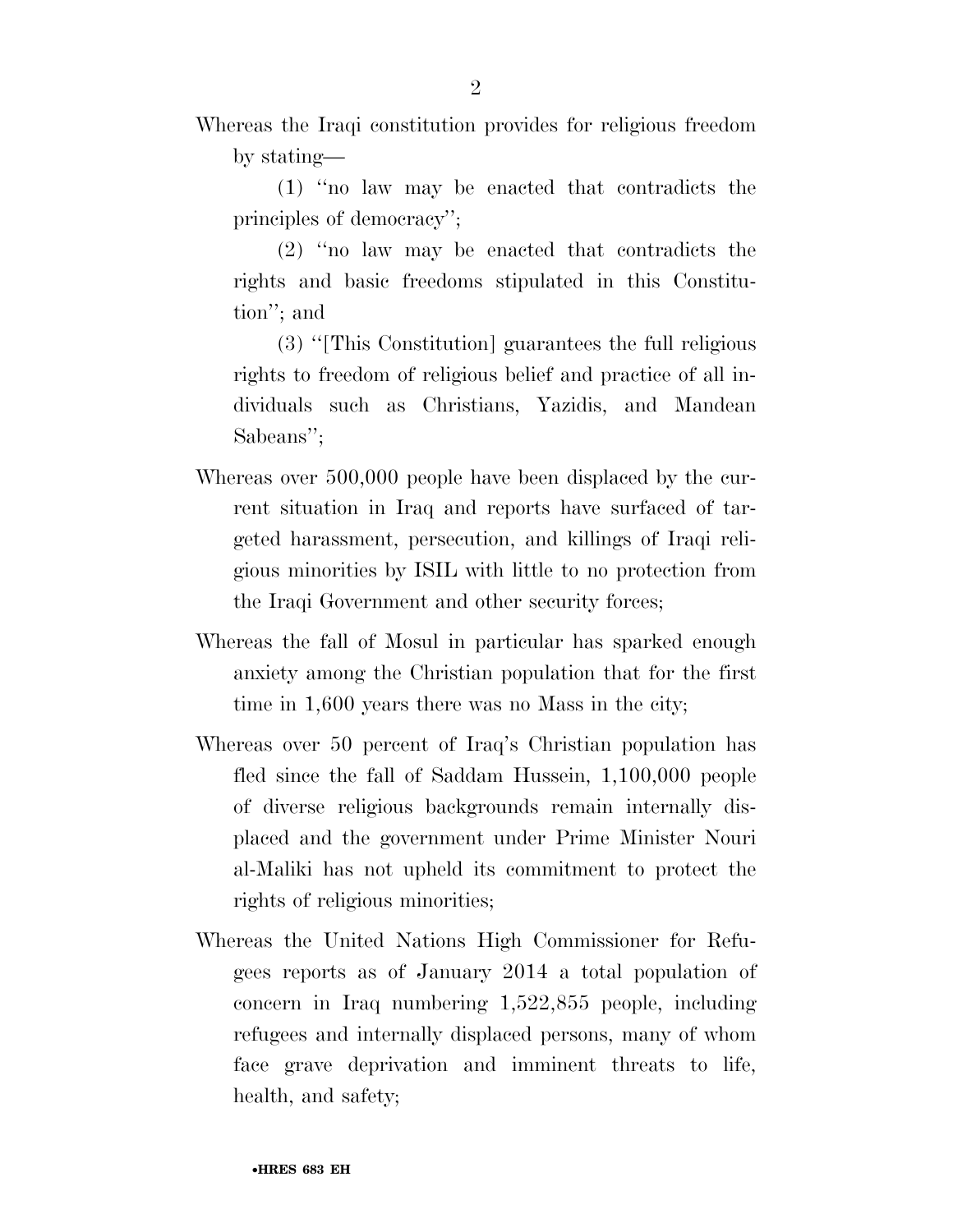- Whereas the United States has provided over \$73,000,000 of cumulative assistance to Iraq's minority populations since 2003 through economic development, humanitarian services, and capacity development;
- Whereas 84,902 Iraqis have resettled to the United States between 2007 and 2013 and over 300,000 Chaldean and Assyrians currently reside throughout the country, particularly in Michigan, California, Arizona, Illinois, and Ohio; and
- Whereas President Barack Obama recently declared on Religious Freedom Day, ''Foremost among the rights Americans hold sacred is the freedom to worship as we choose \* \* \* we also remember that religious liberty is not just an American right; it is a universal human right to be protected here at home and across the globe. This freedom is an essential part of human dignity, and without it our world cannot know lasting peace'': Now, therefore, be it

*Resolved,* That the House of Representatives—

(1) deplores and condemns the religious bigotry, vandalism and destruction of property, and violent attacks on and intimidation of innocent Iraqi civilians by armed extremists;

(2) calls on the United States Department of State to work with the Kurdistan Regional Government, the Iraqi central government, neighboring countries, the diaspora community in the United States, the United Nations High Commissioner for Refugees, and other key